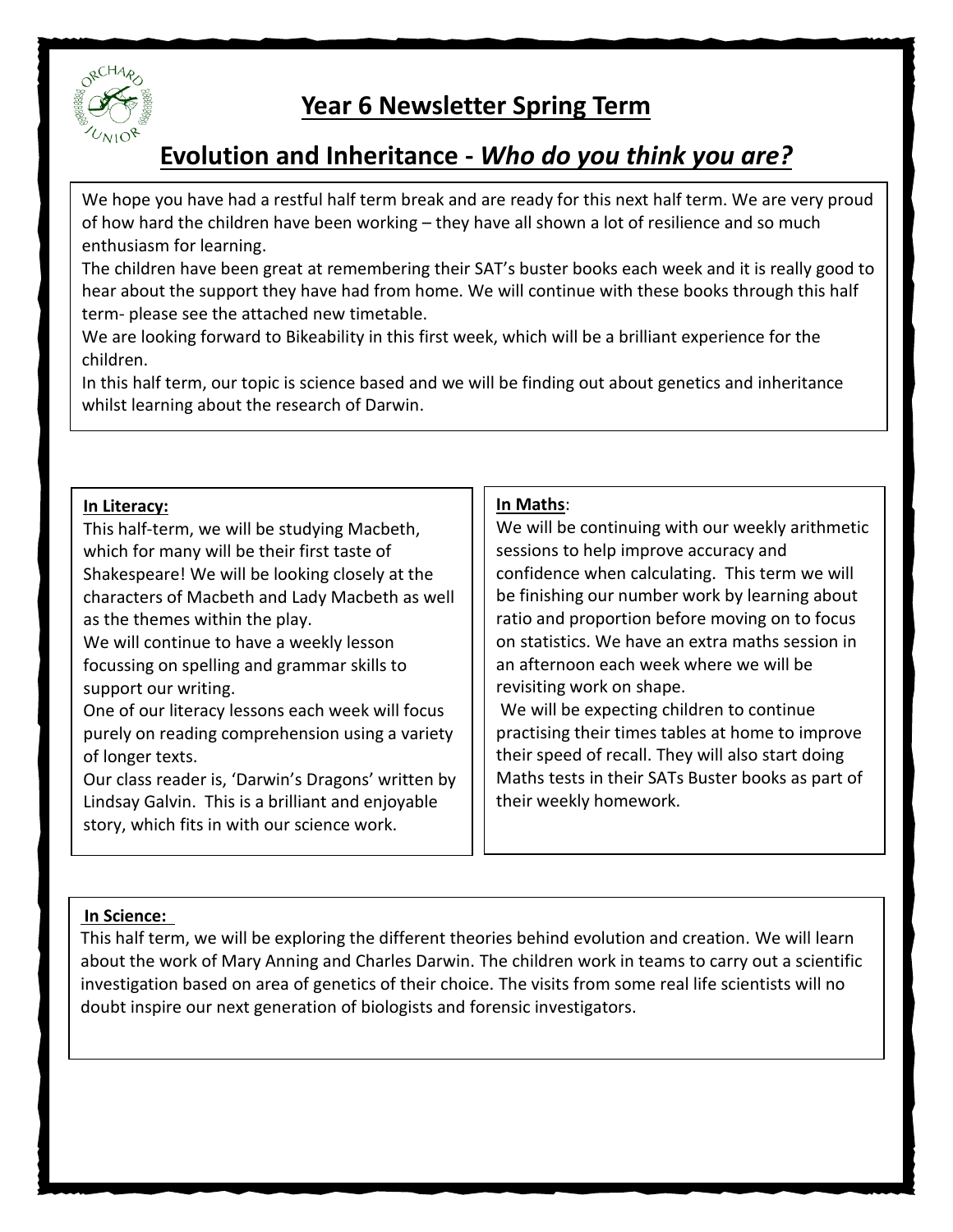### **In other areas of the curriculum:**

**PSHE:** We continue our work on Living in the Wider World with a focus on Money and Work. We will be considering the role that money plays in people's lives, attitudes towards it and what influences decisions about money.

**D.T.:** Throughout this half term, we will be learning about gears and pulleys.

**P.E.:** On Mondays, we will be developing our fitness skills. On Thursdays during PPA time, the focus will be on the skills needed for net and wall games.

**French:** This half term, we will be continuing our learning all about animals.

**Computing:** We will be using a programme called Audacity to experiment with Macbeth sound clips and background audio.

**Music:** The focus this half term is the Minor Blues and the children will be playing and composing using pitch and rhythm notation.

.**R.E.** Our first topic this year is, 'Creation', which will be taught as a block at the end of half term.

#### **Extended Learning Opportunities:**

- Find out about an animal and the adaptations it has to suit its environment. Have a trip to the zoo or wildlife park.
- Design a new species that lives in the bottom of your bag or car boot. What adaptations will it need?
- After it has been raining have a look in the garden. Can you see any snails? Have a look at the patterns on their shells? What do you notice? Are there any with similar patterns? Snail shell patterns are inherited from their parents. Can you find a potential family of snails? How many different shell patterns can you spot?

#### **Dates for your diary:**

 $28<sup>th</sup>$  February to 4<sup>th</sup> March – Bikeability

9<sup>th</sup> & 10<sup>th</sup> March - Parents evening

#### **Homework:**

The homework expectations for Year 6 are different to the rest of the school.

We will continue to use the SAT buster books, which have 10-minute tests inside.

Each week, they will be set tasks from two of the books to be marked in school the following week. This is a great opportunity to work alongside your child and support them.

To make it easier for you to understand and support your child with the expectations, there is a separate timetable attached which shows the expectations for each week, the dates the homework is due in and a column to tick off when it is done! A paper copy will be sent home with your child. Any questions then please contact your class teacher.

Please ensure that the home/school reading record is in school on a daily basis.

#### **Reminders:**

Children should come to school in PE kit on a MONDAY and THURSDAY. This should consist of dark, plain tracksuit bottoms or shorts; white t-shirt and school jumper or cardigan. Children will also need suitable trainers for outdoor PE.